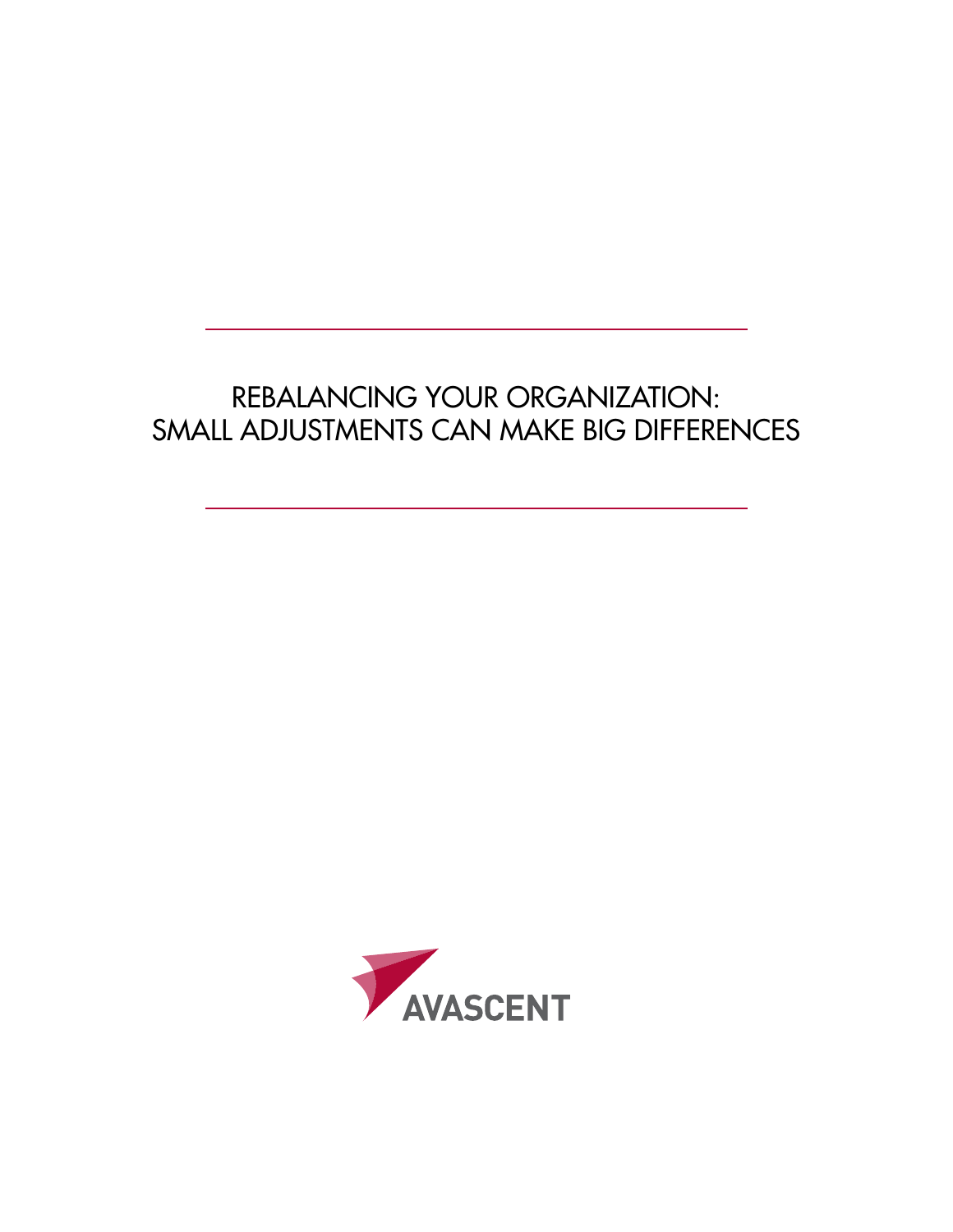# Rebalancing Your Organization: Small Adjustments Can Make Big Differences

Leaders of all organizations – companies, government agencies and non-profits – must constantly decide when and how to adapt their organizations to shifting environments. External market changes, such as evolving customer demands, disruptive competitive threats, and new regulation are regularly buffeting established organizational models. Similarly, internal developments, such as aging workforces or ever-changing employee expectations, can render previous organizational structures, processes, and norms progressively less effective.

And, with new forms of communication and information sharing, these shifts are often happening faster and more frequently than in the past – forcing leaders to be ever more agile.

Keeping on top of this dynamic environment is hard enough. Knowing when and how to take action is even harder. The natural response for some leaders is to put off difficult actions that affect how their organization operates, soldiering on even when they know that they are performing less effectively than they could. In many cases, this reticence to change arises because "organizational change" has too often become synonymous with large, disruptive, and often painful reorganizations that many times yield only modest results. Given this, it is not surprising that leaders are often reluctant to quickly address organizational challenges, and can lack conviction when they do.

# *"Organizational change" has too often become synonymous with large, disruptive, and often painful reorganizations.*

While there is no silver bullet for keeping organizations agile and effective, there must be a better way to adjust and adapt rather than waiting until only a major overhaul will suffice. Our work across dozens of diverse organizations (from Fortune 100 companies to small businesses, government agencies and non-profits) suggests that adaptive change need not be disruptive and painful. Leaders can keep their organizations balanced and effective by understanding specific enabling components and how they are responding to market and environmental shifts – and then taking relatively targeted, incremental actions to rebalance.

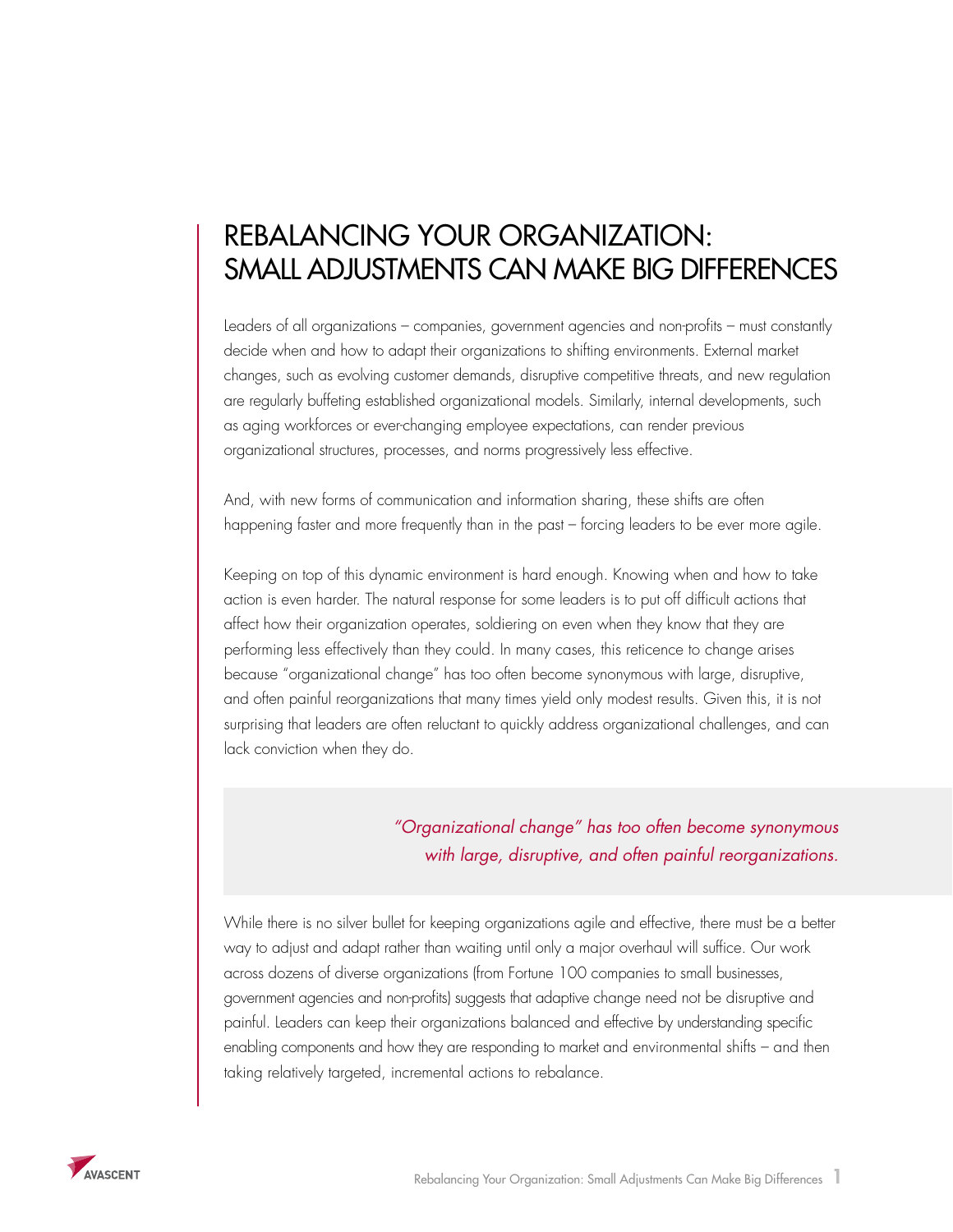Three simple guiding principles can help:

- 1. Be self-aware and specific: Recognize how and to what degree individual enabling components of your organization are adapting, or not adapting, to shifts in the internal and external environments.
- 2. Maintain a running conversation: Regularly engage a range of stakeholders to understand changes affecting your organization, and get their perspective on implications for the organization as a whole, as well as the specific enabling components.
- 3. Rebalance before you reorganize: Identify those key components of your organization where small adjustments will bring the greatest value. Then start with relatively small, high-impact modifications long before you feel forced to embark on more painful, comprehensive reorganizations.

### **BUILDING A BALANCED ORGANIZATION**

Regardless of the type of organization they lead, executives face a common root cause of underperformance: organizational imbalance. Organizations that possess the right mix of people, processes, tools, structure and communication forums achieve balance and can deliver exceptional performance. However, when these enablers of performance are unevenly developed, the overall organization becomes out of balance. Imbalance can manifest itself as "process creep" that bogs down decision-making; as eroding communication between employees in a growing organization; or as shortages of key skills needed to meet new customer needs.

Our experience suggests many of the best leaders frequently take a systematic and comprehensive look at their organizations to understand how change is affecting, or will affect, them. They look at the specific dimensions of their organization and ask questions such as:

- Have we adjusted our strategy and mission to address the internal and external challenges we face?
- Are we structured appropriately?
- Do we have the right people with the right experience, skills and knowledge?
- How effective are our key processes? Are there too many? Or too few?
- Are we communicating both formally and informally effectively with each other?
- Do employees have the tools and infrastructure they need?
- Do our organizational metrics and incentive systems align with our strategic objectives?

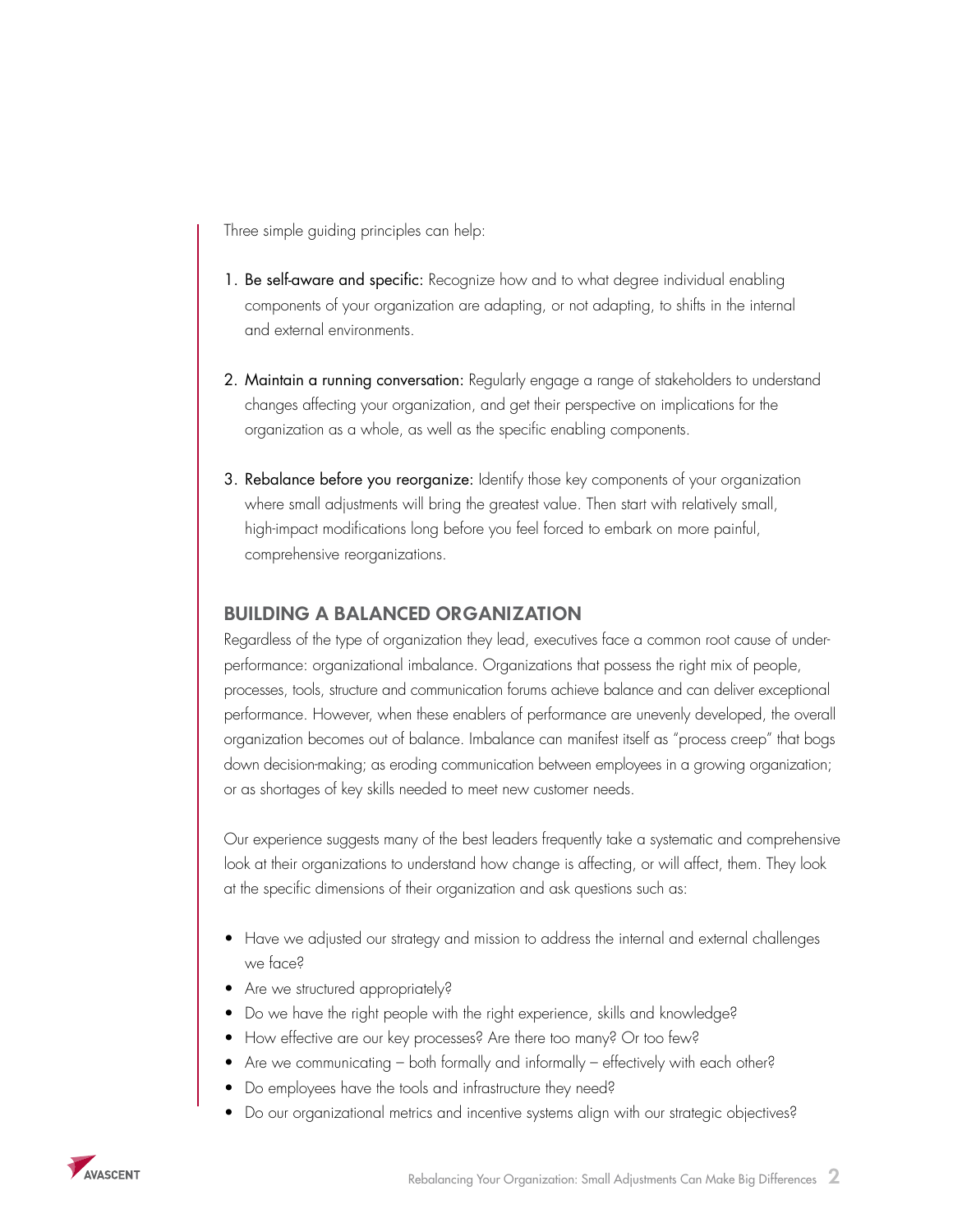Regularly taking this structured approach enables leaders to gain a consistent picture of how the organization is performing. While it can highlight problems early, it can also identify unexpected opportunities. For example, leaders at one public sector organization believed that many of their organizational challenges were a result of ineffective processes. After taking a comprehensive look at the situation on the ground, however, they realized the root issue was not process, but ineffective communication among employees and the lack of some basic tools. The fix was smaller, quicker and had far wider benefits than anticipated.

Avascent's Balanced Organization™ framework (Figure 1) was derived from decades of experience advising leaders on such structured examinations of their organization's effectiveness.



## **FIGURE 1: AVASCENT'S BALANCED ORGANIZATION FRAMEWORK**

Maintaining organizational balance requires a constant effort. Even the best organizations will fall out of balance over time. The key is to catch these imbalances early – before they become larger and more painful to solve. To ensure that their organizations stay balanced, leaders can follow three simple principles:

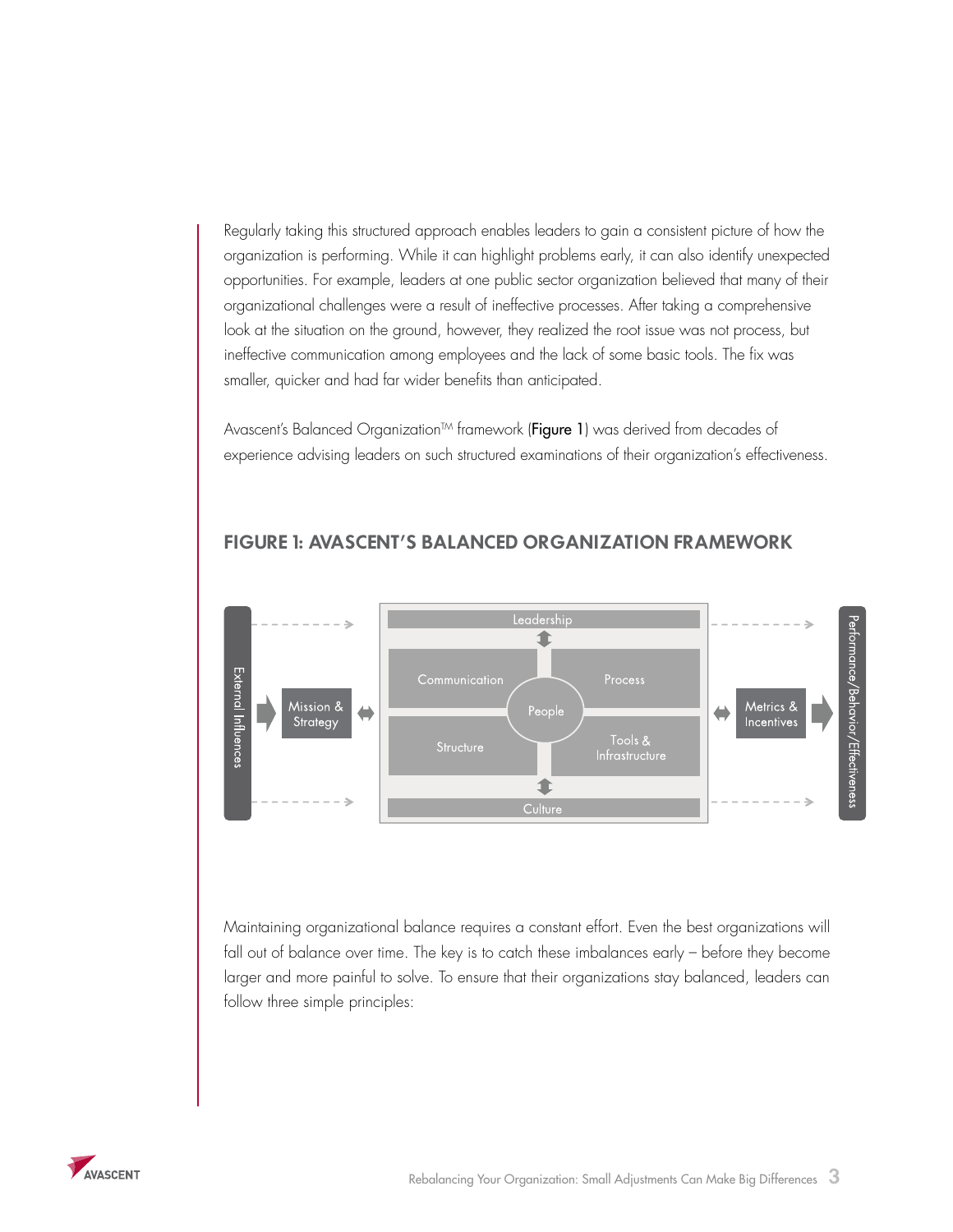#### 1. Be self-aware and specific.

The Balanced Organization framework highlights a proven way that leaders can keep track of specific, inter-related "performance enablers" and understand how each is contributing to overall effectiveness. This goes beyond checking on how Finance, Sales, Marketing, and HR are performing. Instead it requires looking at the foundational enablers of performance in an ordered way (see Figure 1): Mission & Strategy, Leadership, Structure, Communication (internal and external), Process, People, Culture, Tools & Infrastructure, and Metrics & Incentives. Assessing these enablers in a well-thought-out way helps define where specific changes will have the greatest impact – and just as importantly, those areas where change is *not* needed.

Problems are rarely solved only through changes in reporting and management structures or simply the deployment of some new tool. These can provide a short-term fix, but the root causes of issues will almost always re-surface.

# *The best leaders constantly seek information about internal and external shifts and how they are affecting specific components of their organizations.*

By viewing the organization through the lens of the Balanced Organization framework, leaders can see the interrelationships between the critical enablers of performance, identifying problems and opportunities early and focusing attention on where change is most needed.

#### 2. Maintain a running conversation.

Some change is predictable – the founder of a fast-growing start-up has to decide when and how to "formalize" employee roles and customer management. Other developments come as surprises – a competitor introduces a truly disruptive product or steals a strategic customer. And some changes are slow and subtle – erosion of staff morale, obsolescence of a key product – and can go largely unnoticed until the situation becomes critical.

The best leaders constantly seek information about internal and external shifts and how they are affecting specific components of their organizations. But, more importantly, they also discuss these developments frequently – both understanding the implications and building a shared sense of where the challenges for the organization may lie.

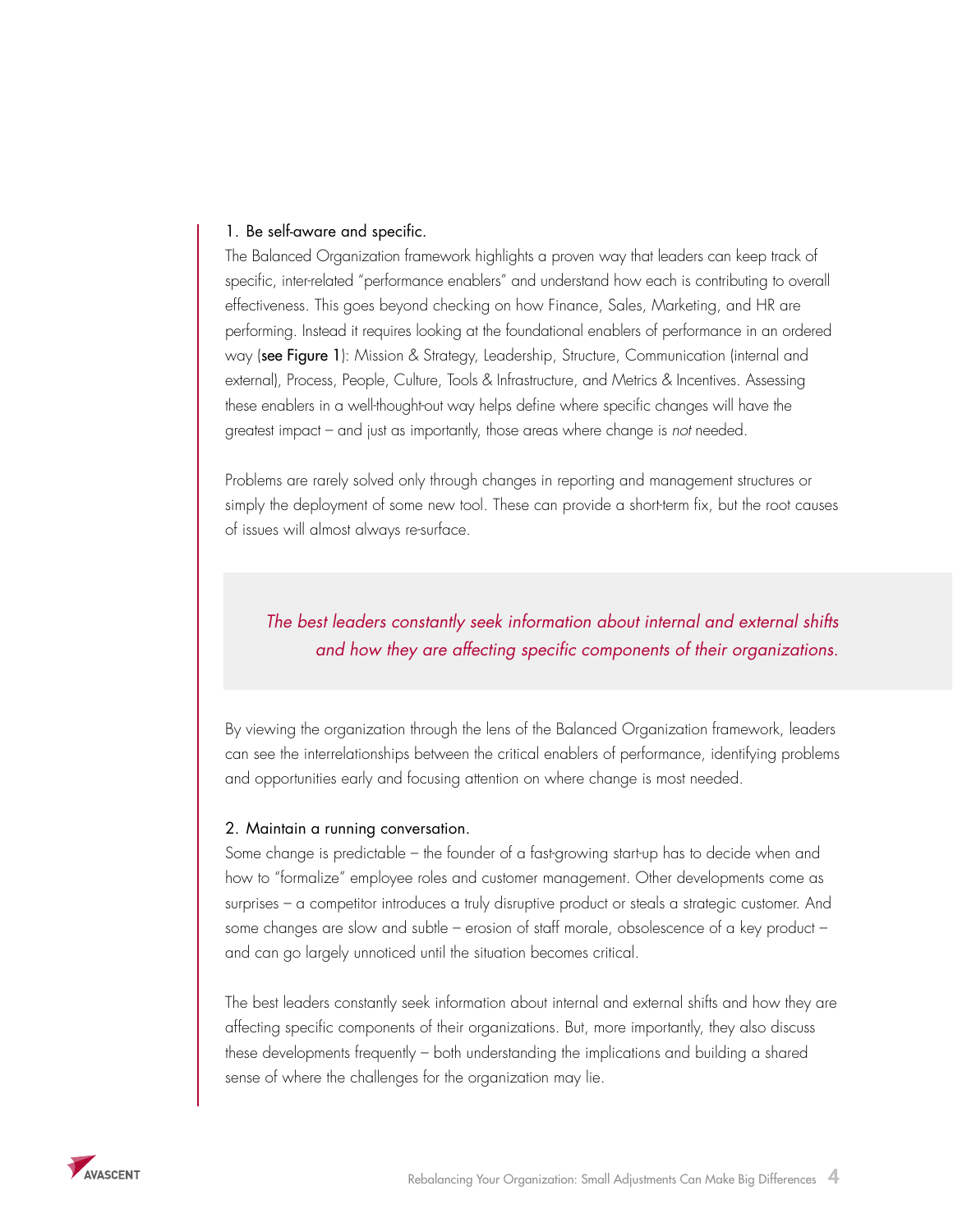Running conversations that are formal, as in a strategic planning process, are valuable. But less formal conversations can be equally important. The give and take during staff meetings, lunch rooms, online forums, or on the road can all help leaders stay current and in tune with how the organization is operating.

These conversations should engage the full range of stakeholders, both inside and outside the company and address the central issues affecting the organization: What are your toughest competitors doing? How are you responding? How do your best customers and stakeholders feel about your performance? How is staff morale and retention? What's the status of major internal initiatives? The answers to these questions provide a means for ongoing identification of organizational imbalance, as well as potential solutions for rebalance.

#### 3. Rebalance before you reorganize.

A current, comprehensive perspective on how components of an organization are performing and reacting to change enables leaders to pursue more focused efforts aimed at rebalancing the key enablers of performance rather than undertaking titanic overhauls.

# *Running conversations that are formal, as in a strategic planning process, are valuable. But less formal conversations can be equally important.*

While large-scale reorganizations can be necessary in some situations (e.g., in the wake of a bankruptcy, divestiture, or a "bet the company" shift in strategy), they can also be disruptive and less productive than leaders hope at the outset. For example, the US Postal Service implemented a major reorganization in 2008, only to be followed by another one less than three years later when it became obvious that the first did not yield the promised improvement. Given the trauma of such undertakings, the natural tendency for many leaders and their staffs once a major reorganization is done is to put further thought about how to calibrate the organization's performance on the back burner. This only sets them up for another major reshuffling as the organizational impact of subsequent internal and external changes accumulate.

Avascent's work suggests that often the most appropriate (and least disruptive) method to keep organizations agile and responsive in the face of change is to undertake targeted adjustments – and to do so relatively frequently.

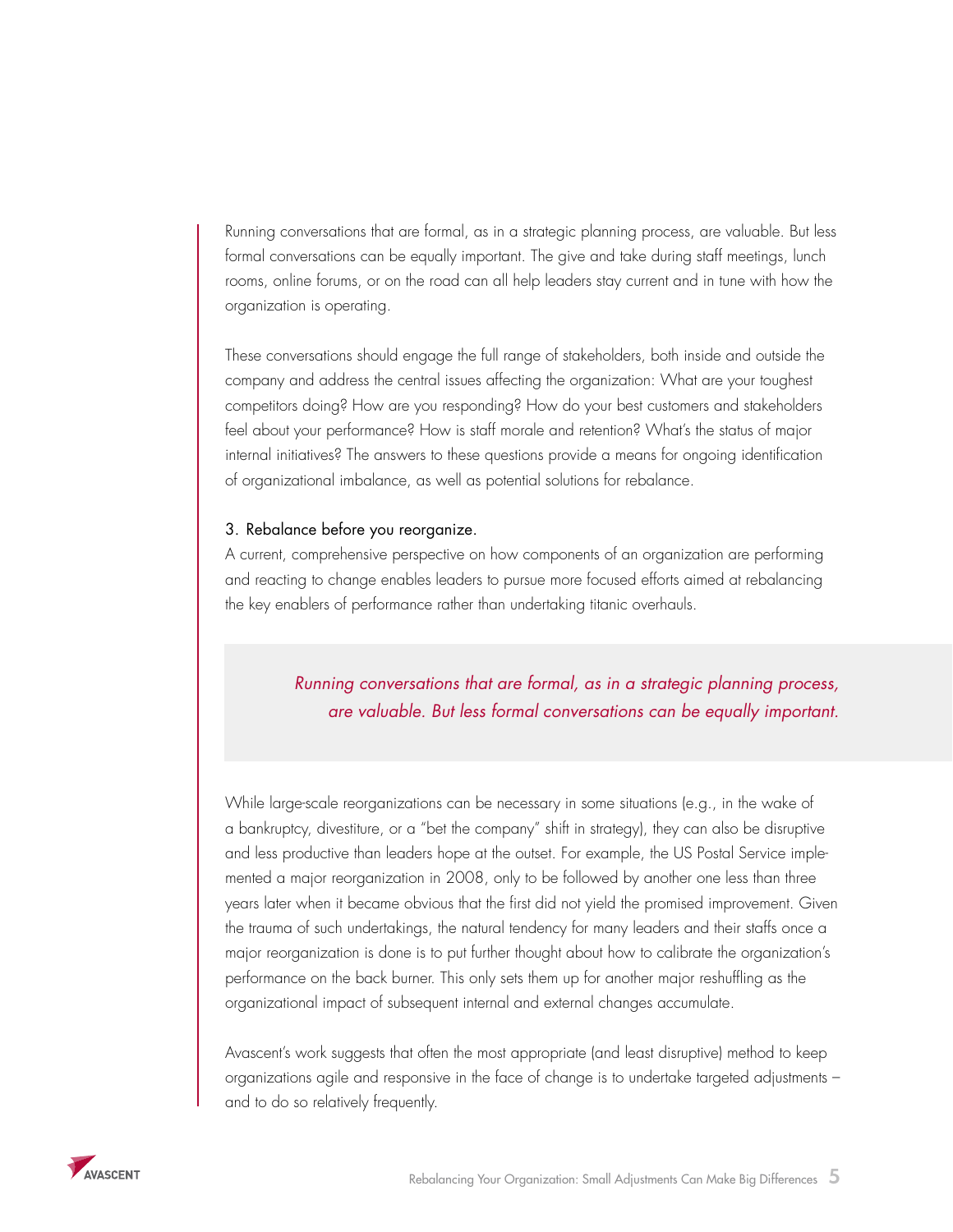#### **THE BALANCED ORGANIZATION FRAMEWORK IN ACTION**

The value of the Balanced Organization framework becomes clearest in its application. For example, a mid-sized government organization was unable to effectively implement its new strategy to engage with a wider range of public and private sector partners. Interviews with staff at various levels suggested that support for a new strategic initiative was uneven due to a sense of inertia and a long history of poor communication among stakeholders. As a result, the organization had overbuilt its processses to serve as a substitute for more effective internal communications, creating a lengthy series of reviews that stymied even the best initiatives. Complicating it all was an incentive system that offered no reward for success (see Figure 2).

# **FIGURE 2: SELECT IMBALANCES: PROCESS, COMMUNICATION AND METRICS & INCENTIVES**



Fortunately, senior leadership was fully engaged, both in articulating the strategy and discussing the challenges the organization was facing in implementation. Most importantly, they were keenly focused on the enablers of organizational performance, seeking to diagnose precisely where the impediments were and how they could be addressed.

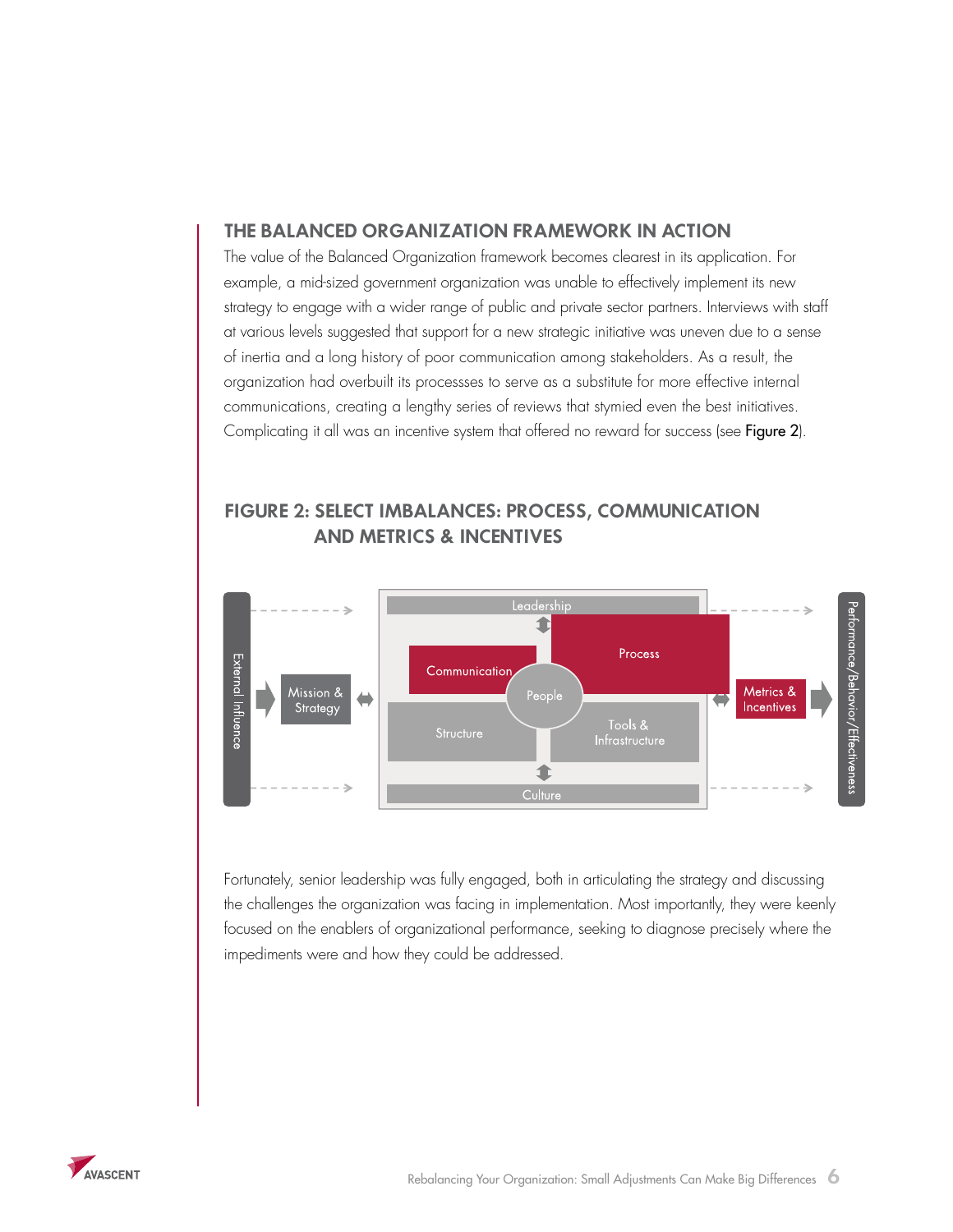To make sure change would succeed, leaders zeroed in on the biggest problem areas: simplifying accumulated processes, improving both formal and informal communications and adapting metrics and incentives to clearly link to organizational objectives. Implementing these changes was still challenging, but far easier, faster and more impactful than taking on a large scale reorganization (or simply doing nothing). These changes allow the agency to successfully execute its new strategy of actively engaging with a wider range of new external partners.

## **CONCLUDING SUMMARY**

Leading any organization is a constant challenge, with the toughest decisions being when and how to make changes in the organization itself. Avascent's experience suggests frequent and open dialogue about environmental change, taking a structured and comprehensive look at the organization's strengths and challenges and biasing toward regular, targeted adjustments can help all leaders keep their organizations agile and effective.